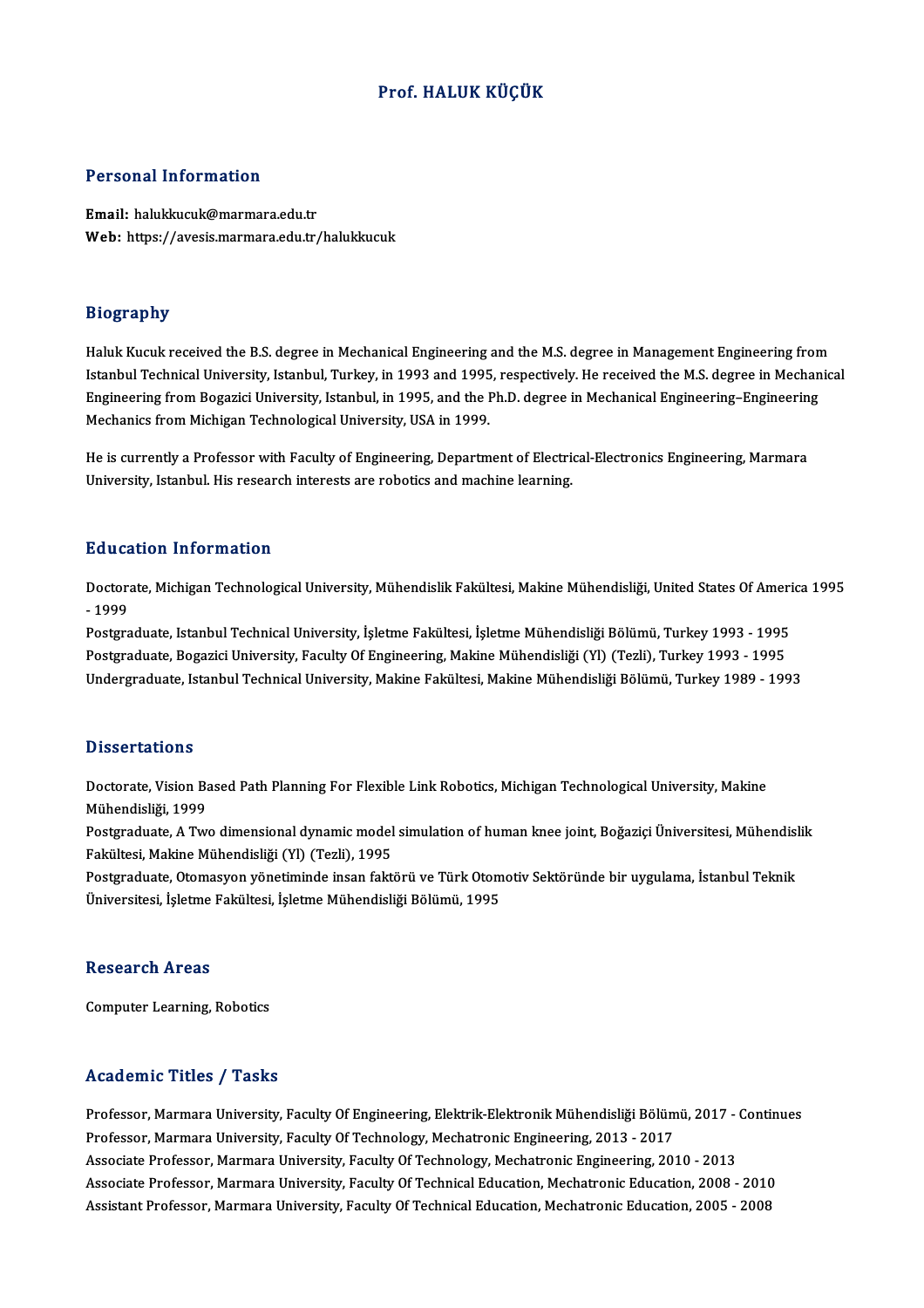Assistant Professor, Niğde Üniversitesi, Mühendislik Fakültesi, Makine Mühendisliği Bölümü, 2001 - 2005<br>Pesearah Assistant, Nižde Üniversitesi, Mühendislik Fakültesi, Makine Mühendisliği Bölümü, 2001 - 2001 Assistant Professor, Niğde Üniversitesi, Mühendislik Fakültesi, Makine Mühendisliği Bölümü, 2001 - 2005<br>Research Assistant, Niğde Üniversitesi, Mühendislik Fakültesi, Makine Mühendisliği Bölümü, 1994 - 2001 Research Assistant, Niğde Üniversitesi, Mühendislik Fakültesi, Makine Mühendisliği Bölümü, 1994 - 2001<br>Academic and Administrative Experience

Academic and Administrative Experience<br>Marmara University, Faculty of Engineering, Elektrik-Elektronik Mühendisliği Bölümü, 2017 - Continues<br>Marmara University, Faculty of Technology, Mechatronis Engineering, 2011, 2017 Marmara University, Faculty of Engineering, Elektrik-Elektronik Mühendisliği Bölüm<br>Marmara University, Faculty of Technology, Mechatronic Engineering, 2011 - 2017<br>Marmara University, Faculty of Technology, Mechatronic Engi Marmara University, Faculty of Engineering, Elektrik-Elektronik Mühendisliği Bölüm<br>Marmara University, Faculty of Technology, Mechatronic Engineering, 2011 - 2017<br>Marmara University, Faculty of Technology, Mechatronic Engi Marmara University, Faculty of Technology, Mechatronic Engineering, 2011 - 2017<br>Marmara University, Faculty of Technology, Mechatronic Engineering, 2010 - 2011<br>Marmara University, Faculty of Technical Education, Mechatroni Niğde Üniversitesi, Mühendislik Fakültesi, Makine Mühendisliği Bölümü, 2003 - 2005 Niğde Üniversitesi, Mühendislik Fakültesi, Makine Mühendisliği Bölümü, 2002 - 2005

### Advising Theses

Advising Theses<br>KÜÇÜK H., Driver profiling using long short term memory (lstm) and convolutional neural network (cnn) methods,<br>Restanaduate A Guna(Student), 2019 rea vionny<br>RÜÇÜK H., Driver profiling using long<br>Postgraduate, A.Cura(Student), 2019<br>ONAT M. KÜÇÜK H. Sinyal islame ve a KÜÇÜK H., Driver profiling using long short term memory (lstm) and convolutional neural network (cnn) methods,<br>Postgraduate, A.Cura(Student), 2019<br>ONAT M., KÜÇÜK H., Sinyal işleme ve genetik-yapay sinir ağları ile rulman a

Post<mark>gi</mark><br>ONAT<br>2014<br>*vücü* ONAT M., KÜÇÜK H., Sinyal işleme ve genetik-yapay sinir ağları ile rulman arızalarının teşhisi, Doctorate, M.Ünal(Stude<br>2014<br>KÜÇÜK H., Düşük ayak hastalığına yönelik elektrik stimulatörü geliştirilmesi, Postgraduate, M.Alı

2014<br>KÜÇÜK H., Düşük ayak hastalığına yönelik elektrik stimulatörü geliştirilmesi, Postgraduate, M.Alınbay(Student), 20<br>KÜÇÜK H., Görüntü işleme metodu ile robotik beslemeli çok amaçlı multieksen cnc tezgah tasarımı ve uyg KÜÇÜK H., Düşük ayak hastalığına yöne<br>KÜÇÜK H., Görüntü işleme metodu ile r<br>Postgraduate, Z.Sezen(Student), 2013<br>VÜÇÜK H., Tele rebetik bantik bir tutus KÜÇÜK H., Görüntü işleme metodu ile robotik beslemeli çok amaçlı multieksen cnc tezgah tasarı<br>Postgraduate, Z.Sezen(Student), 2013<br>KÜÇÜK H., Tele-robotik haptik bir tutucu sistem tasarımı, Postgraduate, A.Aker(Student), 20

KÜÇÜK H., Tele-robotik haptik bir tutucu sistem tasarımı, Postgraduate, A.Aker(Student), 2011

Postgraduate, Z.Sezen(Student), 2013<br>KÜÇÜK H., Tele-robotik haptik bir tutucu sistem tasarımı, Postgraduate, A.Aker(Student), 2011<br>KÜÇÜK H., Küçük H., Otomobil elektrikli direksiyon sisteminin modellenmesi ve duyarlılık an Ş.Balcı(Student), 2010<br>KÜÇÜK H., Doğal atık destekli kompozit malzeme geliştirilmesi, Postgraduate, S.Çelebi(Student), 2010<br>KÜÇÜK H., Servo kontrollü bir süspansiyon sistemi geliştirilmesi, Postgraduate, E.Aziz(Student), 2

KÜÇÜK H., Doğal atık destekli kompozit malzeme geliştirilmesi, Postgraduate, S.Çelebi(Student), 2010

KÜÇÜK H., Doğal atık destekli kompozit malzeme geliştirilmesi, Postgraduate, S.Çelebi(Student), 2010<br>KÜÇÜK H., Servo kontrollü bir süspansiyon sistemi geliştirilmesi, Postgraduate, E.Aziz(Student), 2010<br>KÜÇÜK H., Küçük H., KÜÇÜK H., Servo kontro<br>KÜÇÜK H., Küçük H., Eği<br>A.Mert(Student), 2009<br>Kuruanoğlu A. E., Küçü KÜÇÜK H., Küçük H., Eğitim amaçlı bilgisayar kontrollü dizel motor test ünitesi geliştirilmesi, Postgraduate,<br>A.Mert(Student), 2009<br>Kuzucuoğlu A. E. , Küçük H., Escherichia coli bakterisinin görüntü işleme teknikleriyle be

A.Mert(Student), 2009<br>Kuzucuoğlu A. E. , Küçi<br>D.Tok(Student), 2009<br>VÜÇÜV H. Düz tabaalıl Kuzucuoğlu A. E. , Küçük H., Escherichia coli bakterisinin görüntü işleme teknikleriyle belirlenmesi, Postgraduate,<br>D.Tok(Student), 2009<br>KÜÇÜK H., Düz tabanlık tedavisinde lateral kolon uzatma için tasarlanmış yeni bir imp

D.Tok(Student), 2009<br>KÜÇÜK H., Düz tabanlık tedavisinde lateral kolon uzatma için tasarlanm<br>biyomekanik değerlendirilmesi, Postgraduate, Ö.Özcan(Student), 2009<br>KÜÇÜK H., Modülar EIP sisteminin labyisu: ile gersek gemanlı v KÜÇÜK H., Düz tabanlık tedavisinde lateral kolon uzatma için tasarlanmış yeni bir implantın sonlu elemanlar analizi ile<br>biyomekanik değerlendirilmesi, Postgraduate, Ö.Özcan(Student), 2009<br>KÜÇÜK H., Modüler EIB sisteminin l

biyom<br>KÜÇÜ<br>2009<br>Küçü KÜÇÜK H., Modüler EIB sisteminin labview ile gerçek zamanlı ve web tabanlı kontrolü, Postgraduate, S.İleri(Student),<br>2009<br>KÜÇÜK H., Küçük H., Solunum yetmezliğinde diyafram pacemaker sistemi, Postgraduate, S.Vatansever(Stu

2009<br>KÜÇÜK H., Küçük H., Solunum yetmezliğinde diyafram pacemaker sistemi, Postgraduate, S.Vatansever(Student), 200<br>KÜÇÜK H., Diagnosing the cause of the bearing defects by means of signal analysis of online vibro-acoustic KÜÇÜK H., Küçük H., Solunum yetmezli<br>KÜÇÜK H., Diagnosing the cause of the<br>Postgraduate, S.Tolga(Student), 2008<br>VÜÇÜK H., Bobatik sistemlerde görünt KÜÇÜK H., Diagnosing the cause of the bearing defects by means of signal analysis of online vibro-acoustic records,<br>Postgraduate, S.Tolga(Student), 2008

KÜÇÜK H., Robotik sistemlerde görüntü isleme, Postgraduate, E.Erpolat(Student), 2008

KÜÇÜK H., Endüstriyel çay-yaprak-fiber atıklarının ses yutum özelliklerinin incelenmesi, Postgraduate, S.Ersoy(Student),<br>2007

### Articles Published in Journals That Entered SCI, SSCI and AHCI Indexes

rticles Published in Journals That Entered SCI, SSCI and AHCI Indexes<br>I. Driver Profiling Using Long Short Term Memory (LSTM) and Convolutional Neural Network (CNN)<br>Mathada Driver Pr<br>Driver Pr<br>Guns A Kl Driver Profiling Using Long Short Ter:<br>Methods<br>Cura A., KÜÇÜK H., Ergen E., Oksuzoglu I. B.<br>JEEE TRANSACTIONS ON INTELLICENT TR

Cura A., KÜÇÜK H., Ergen E., Oksuzoglu I. B.

Methods<br>Cura A., KÜÇÜK H., Ergen E., Oksuzoglu I. B.<br>IEEE TRANSACTIONS ON INTELLIGENT TRANSPORTATION SYSTEMS, vol.22, no.10, pp.6572-6582, 2021 (Journal<br>Indexed in SCI)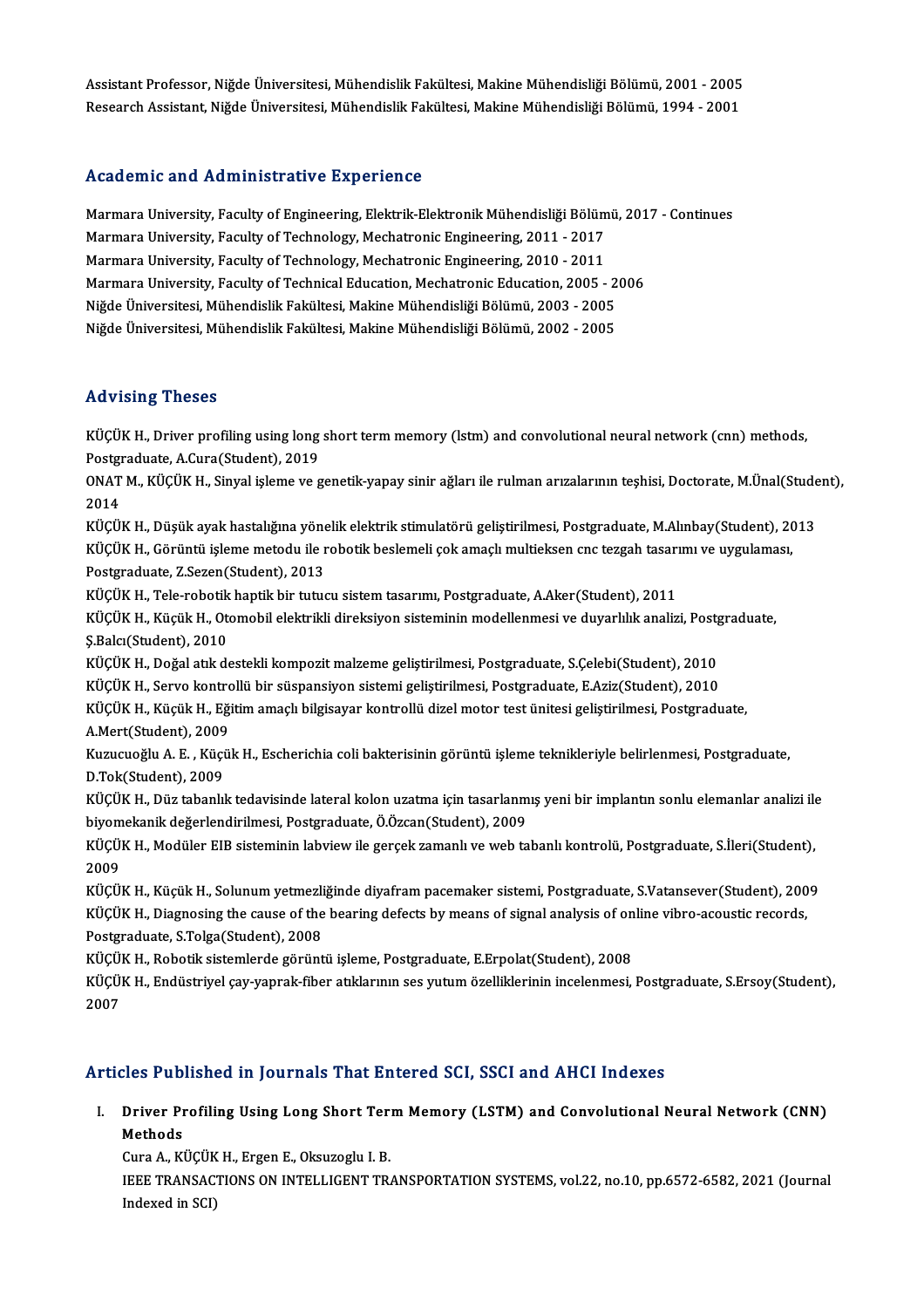II. Design, Fabrication and Vision Based Operational Analysis of Novel Shape Memory Alloy Micro<br>Crinners Design, F<br>Grippers<br><sup>Vuntosvor</sup> Desi<mark>gn, Fabrication a</mark><br>Grippers<br>Yurtsever Ö., KÜÇÜK H.<br>International Journal et

Grippers<br>Yurtsever Ö., KÜÇÜK H.<br>International Journal of Precision Engineering and Manufacturing, vol.21, no.9, pp.1697-1716, 2020 (Journal Yurtsever Ö., KÜÇÜK H. International Journal of Precision Engineering and Manufacturing, vol.21, no.9, pp.1697-1716, 2020 (Journal Me<br>III. Fault Diagnosis of Bevel Gears Using Neural Pattern Recognition and MLP Neural Network<br>Algorithms

Indexed in SCI)<br>Fault Diagnosis of Bevel Gears U<br>Algorithms<br>Kelesoglu C., KÜÇÜK H., Demetgul M. Fault Diagnosis of Bevel Gears U<br>Algorithms<br>Kelesoglu C., KÜÇÜK H., Demetgul M.<br>INTERNATIONAL JOURNAL OF PREC

Algorithms<br>Kelesoglu C., KÜÇÜK H., Demetgul M.<br>INTERNATIONAL JOURNAL OF PRECISION ENGINEERING AND MANUFACTURING, vol.21, no.5, pp.843-856, 2020<br>(Journal Indoxed in SCL) Kelesoglu C., KÜÇÜK H., <mark>E</mark><br>INTERNATIONAL JOURN.<br>(Journal Indexed in SCI)<br>Foult Diagnosis of Pol INTERNATIONAL JOURNAL OF PRECISION ENGINEERING AND MANUFACTURING, vol.21, no<br>(Journal Indexed in SCI)<br>IV. Fault Diagnosis of Rolling Bearings Using Data Mining Techniques and Boosting<br>(INAL M. Sobin Y. ONAT M. Domotrul M.

- (Journal Indexed in SCI)<br>Fault Diagnosis of Rolling Bearings Using Dat:<br>ÜNAL M., Sahin Y., ONAT M., Demetgul M., KÜÇÜK H.<br>JOURNAL OF DYNAMIC SYSTEMS MEASUREMENT A Fault Diagnosis of Rolling Bearings Using Data Mining Techniques and Boosting<br>ÜNAL M., Sahin Y., ONAT M., Demetgul M., KÜÇÜK H.<br>JOURNAL OF DYNAMIC SYSTEMS MEASUREMENT AND CONTROL-TRANSACTIONS OF THE ASME, vol.139, no.2,<br>20 ÜNAL M., Sahin Y., ONAT M., Demetgul M., KÜÇÜK H.<br>JOURNAL OF DYNAMIC SYSTEMS MEASUREMENT AND CONTROL-TRANSACTIONS OF THE ASME, vol.139, no.2,<br>2017 (Journal Indexed in SCI) JOURNAL OF DYNAMIC SYSTEMS MEASUREMENT AND CONTROL-TRANSACTIONS OF THE ASME, vo<br>2017 (Journal Indexed in SCI)<br>V. Fault diagnosis of rolling bearings using a genetic algorithm optimized neural network<br><sup>INALM</sup> ONATM, Dometau
- 2017 (Journal Indexed in SCI)<br>Fault diagnosis of rolling bearings usi<br>ÜNAL M., ONAT M., Demetgul M., KÜÇÜK H.<br>MEASUBEMENT vol 59 pp 197 196 2014 Fault diagnosis of rolling bearings using a genetic algorithm<br>ÜNAL M., ONAT M., Demetgul M., KÜÇÜK H.<br>MEASUREMENT, vol.58, pp.187-196, 2014 (Journal Indexed in SCI)<br>Acquatic Proportice of Wests Perticle Mived Polyurathane ÜNAL M., ONAT M., Demetgul M., KÜÇÜK H.<br>MEASUREMENT, vol.58, pp.187-196, 2014 (Journal Indexed in SCI)<br>VI. Acoustic Properties of Waste Particle Mixed Polyurethane Composites<br>Kucuk H. MEASUREMENT, vol.58, pp.187-196, 2014 (Journal Indexed in SCI)
- Acoustic Properties of Waste Particle Mixed Polyurethane Composites<br>Kucuk H.<br>CELLULAR POLYMERS, vol.33, no.4, pp.171-188, 2014 (Journal Indexed in SCI)
- Kucuk H.<br>CELLULAR POLYMERS, vol.33, no.4, pp.171-188, 2014 (Journal Indexed in SCI<br>VII. Adaptive on-line parameter identification of a steer-by-wire system<br>Cetin A.E. ADLLMA, EPOL BARKANA D. KÜCÜK H CELLULAR POLYMERS, vol.33, no.4, pp.171-188, 2014<br>Adaptive on-line parameter identification of a s<br>Cetin A. E., ADLI M. A., EROL BARKANA D., KÜÇÜK H.<br>MECHATPONICS vol.33, no.3, np.153, 166, 3013 (Jour Adaptive on-line parameter identification of a steer-by-wire syst<br>Cetin A. E. , ADLI M. A. , EROL BARKANA D., KÜÇÜK H.<br>MECHATRONICS, vol.22, no.2, pp.152-166, 2012 (Journal Indexed in SCI)<br>Acquatic Proporties of Tea Leaf E Cetin A. E. , ADLI M. A. , EROL BARKANA D., KÜÇÜK H.<br>MECHATRONICS, vol.22, no.2, pp.152-166, 2012 (Journal Indexed in SCI)<br>VIII. Acoustic Properties of Tea-Leaf Fiber Mixed Polyurethane Composites<br>Celebi S. KÜÇÜK H
- MECHATRONICS, vo<br>Acoustic Propert<br>Celebi S., KÜÇÜK H.<br>CELLULAP POLYMI Acoustic Properties of Tea-Leaf Fiber Mixed Polyurethane Composites<br>Celebi S., KÜÇÜK H.<br>CELLULAR POLYMERS, vol.31, no.5, pp.241-255, 2012 (Journal Indexed in SCI)<br>Impressing Sound Absention Preperty of Bolyurethane Foams b

Celebi S., KÜÇÜK H.<br>CELLULAR POLYMERS, vol.31, no.5, pp.241-255, 2012 (Journal Indexed in SCI)<br>IX. Improving Sound Absorption Property of Polyurethane Foams by Adding Tea-Leaf Fibers<br>Exici B. KENTI LA, KÜÇÜK H CELLULAR POLYMERS, vol.31,<br>Improving Sound Absorpti<br>EKİCİ B., KENTLİ A., KÜÇÜK H.<br>ABCUIVES OF ACQUSTICS, vol. Improving Sound Absorption Property of Polyurethane Foams by Adding<br>EKİCİ B., KENTLİ A., KÜÇÜK H.<br>ARCHIVES OF ACOUSTICS, vol.37, no.4, pp.515-520, 2012 (Journal Indexed in SCI)<br>Evaluation of Sound Absorption, Printability,

ARCHIVES OF ACOUSTICS, vol.37, no.4, pp.515-520, 2012 (Journal Indexed in SCI)

EKİCİ B., KENTLİ A., KÜÇÜK H.<br>ARCHIVES OF ACOUSTICS, vol.37, no.4, pp.515-520, 2012 (Journal Indexed in SCI)<br>X. Evaluation of Sound Absorption, Printability, and Some Mechanical Properties of Thin Recycled<br>Cellulosic Sheet Karademir A., YENİDOĞAN S., AYDEMİR C., KÜÇÜK H. Cellulosic Sheets Containing Wool, Ceramic Fiber, and Cotton Dust<br>Karademir A., YENİDOĞAN S., AYDEMİR C., KÜÇÜK H.<br>INTERNATIONAL JOURNAL OF POLYMERIC MATERIALS, vol.61, no.5, pp.357-370, 2012 (Journal Indexed in SCI)<br>THERM Karademir A., YENİDOĞAN S., AYDEMİR C., KÜÇÜK H.<br>INTERNATIONAL JOURNAL OF POLYMERIC MATERIALS, vol.61, no.5, pp.357-370, 2012 (Journal Indexed in SCI)<br>XI. THERMAL CONDUCTIVITY AND ACOUSTIC PROPERTIES OF NATURAL FIBER M

## INTERNATION<br>THERMAL CO<br>COMPOSITES<br>PÜVÜVAKINCI THERMAL CONDUCTIVITY AND ACOU:<br>COMPOSITES<br>BÜYÜKAKINCI B.Y., Sokmen N., KÜÇÜK H.<br>TEKSTIL VE KONEEKSIYON vel 31 no 3 ni COMPOSITES<br>BÜYÜKAKINCI B. Y. , Sokmen N., KÜÇÜK H.<br>TEKSTIL VE KONFEKSIYON, vol.21, no.2, pp.124-132, 2011 (Journal Indexed in SCI)

- BÜYÜKAKINCI B. Y. , Sokmen N., KÜÇÜK H.<br>TEKSTIL VE KONFEKSIYON, vol.21, no.2, pp.124-132, 2011 (Journal Indexed in SCI)<br>XII. Implementation and Development of an Adaptive Steering-Control System<br>Cotin A. E. Adli M. A., ERO TEKSTIL VE KONFEKSIYON, vol.21, no.2, pp.124-132<br>Implementation and Development of an Adapt<br>Cetin A. E. , Adli M. A. , EROL BARKANA D., KÜÇÜK H.<br>JEEE TRANSACTIONS ON VEHICULAR TECHNOLOCY Cetin A. E. , Adli M. A. , EROL BARKANA D., KÜÇÜK H.<br>IEEE TRANSACTIONS ON VEHICULAR TECHNOLOGY, vol.59, no.1, pp.75-83, 2010 (Journal Indexed in SCI)
- Cetin A. E. , Adli M. A. , EROL BARKANA D., KÜÇÜK H.<br>IEEE TRANSACTIONS ON VEHICULAR TECHNOLOGY, vol.59, no.1, pp.75-83, 2010 (Journal Indexed in SCI<br>XIII. Investigation of industrial tea-leaf-fibre waste material for its s **IEEE TRANSACTIC<br>Investigation of<br>Ersoy S., Küçük H.**<br>APPLIED ACOUSTI Investigation of industrial tea-leaf-fibre waste material for its s<br>Ersoy S., Küçük H.<br>APPLIED ACOUSTICS, vol.70, pp.215-220, 2009 (Journal Indexed in SCI)<br>Electronic Spectre and High Beselution B tune Delayed Elueres:

# Ersoy S., Küçük H.<br>APPLIED ACOUSTICS, vol.70, pp.215-220, 2009 (Journal Indexed in SCI)<br>XIV. Electronic Spectra and High-Resolution B-type Delayed Fluorescence of Salicylidene-m-bromo-<br>Apiline in Heyene APPLIED ACOUSTICS, vol.70, pp.215-220, 2009 (Journal Indexed in SCI)<br>Electronic Spectra and High-Resolution B-type Delayed Fluores<br>aniline in Hexane<br>BAYRAKCEKEN F., KÜCÜK H. Electronic Spectra and Hi<br>aniline in Hexane<br>BAYRAKÇEKEN F., KÜÇÜK H.<br>SPECTROSCOPY LETTERS vo

SPECTROSCOPY LETTERS, vol.42, no.2, pp.87-94, 2009 (Journal Indexed in SCI)

## Articles Published in Other Journals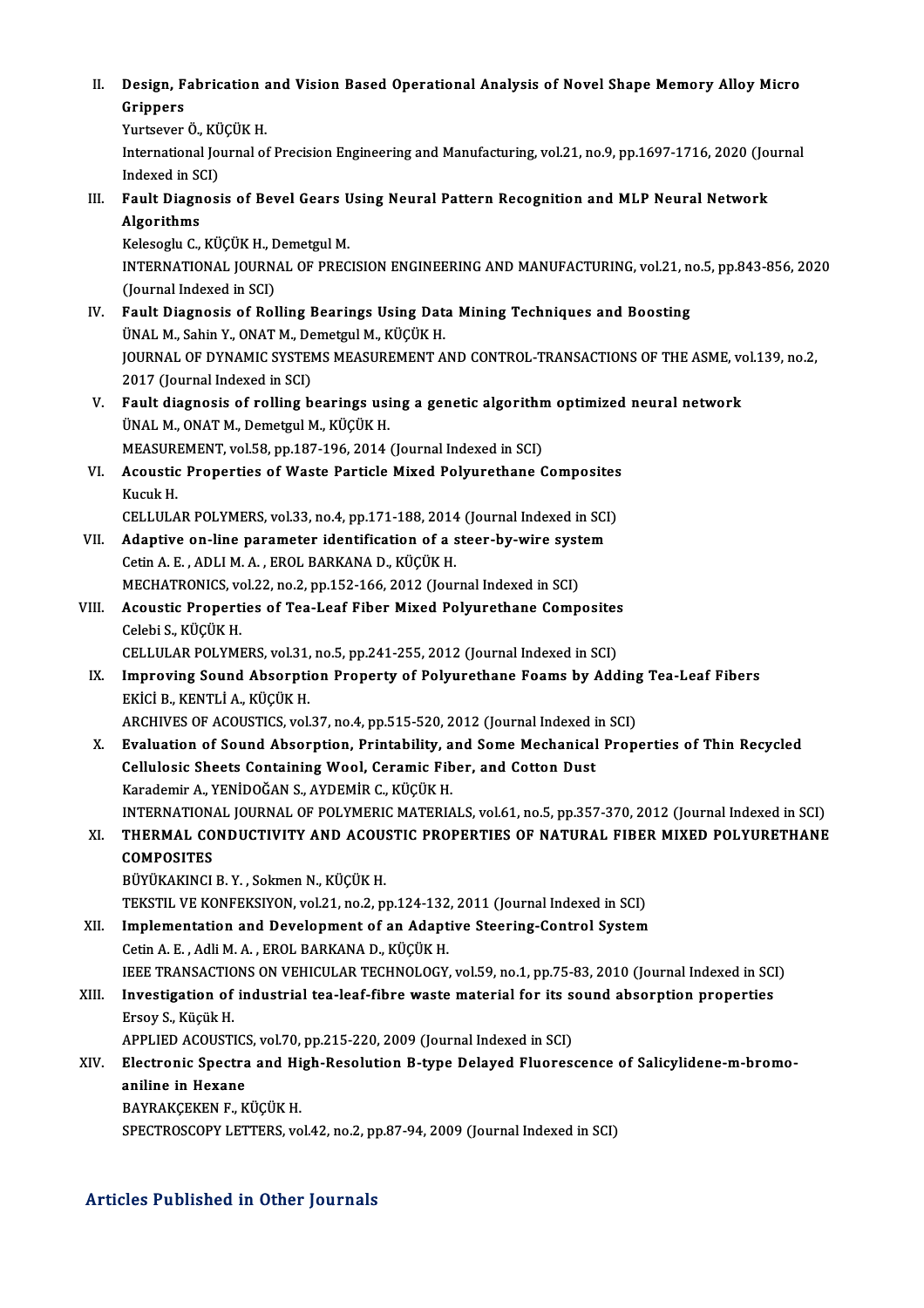I. Fault Diagnosis of Rolling Bearing Based on Feature Extraction and Neural Network Algorithm<br>JINAL M. DEMETCUL M. ONAT M. Kicily H Fault Diagnosis of Rolling Bearing Base<br>ÜNAL M., DEMETGÜL M., ONAT M., KÜÇÜK H.<br>Besent Advanses in Flectrisel Engineering Se Fault Diagnosis of Rolling Bearing Based on Feature Extraction and Neural Network Algorit<br>ÜNAL M., DEMETGÜL M., ONAT M., KÜÇÜK H.<br>Recent Advances in Electrical Engineering Series, vol.10, 2013 (Refereed Journals of Other I

UNAL M., DEMETGUL M., ONAT M., KUÇUK H.<br>Recent Advances in Electrical Engineering Series, vol.10, 2013 (Refereed Journals of Other Institutions)<br>II. The effect of a new teaching methodology on learning performances of auto Recent Ad<br>The effec<br>students<br>EPSOV S The effect of a ne<br>students<br>ERSOY S., KÜÇÜK H.<br>Prosodia Social and students<br>ERSOY S., KÜÇÜK H.<br>Procedia-Social and Behavioral Sciences, vol.2, no.2, pp.310-316, 2010 (Refereed Journals of Other Institutions)

## Refereed Congress / Symposium Publications in Proceedings

efereed Congress / Symposium Publications in Proceedings<br>I. Development of a Dimensions Measurement System Based on Depth Camera for Logistic<br>Applications Development<br>Applications<br>Al Muellim M Development of a Dimensions Measurement S<br>Applications<br>Al Muallim M. T. , KÜÇÜK H., Yilmaz F., Kahraman M.<br>11th International Conference on Mashine Vision (I

Applications<br>11th International Conference on Machine Vision (ICMV), Munich, Germany, 1 - 03 November 2018, vol.11041<br>11th International Conference on Machine Vision (ICMV), Munich, Germany, 1 - 03 November 2018, vol.11041

Al Muallim M. T., KÜÇÜK H., Yilmaz F., Kahraman M<br>11th International Conference on Machine Vision<br>II. Yapay Sinir Ağları ile Araç Sürüş Profilleme CuraA.,KÜÇÜKH.,ErgenE.,ÖksüzoğluB. Yapay Sinir Ağları ile Araç Sürüş Profilleme<br>Cura A., KÜÇÜK H., Ergen E., Öksüzoğlu B.<br>INTERNATIONAL CONGRESS on ENGINEERING and ARCHITECTURE 14-16 November 2018, Alanya / Turkey , 14<br>16 November 2018, pp.366-375 Cura A., KÜÇÜK H., Ergen E., Öksüz<br>INTERNATIONAL CONGRESS on El<br>- 16 November 2018, pp.366-375<br>Design and Implementation of INTERNATIONAL CONGRESS on ENGINEERING and ARCHITECTURE 14-16 November 2018, Alanya / Turkey<br>16 November 2018, pp.366-375<br>III. Design and Implementation of Multifunctional Gripper and Apparatus, for Robotic-Laparoscopic<br>Sur

## - 16 November 2018, pp.366-375<br>Design and Implementation of Multiful<br>Surgical and Interventional Radiology<br><sup>Vurtoquor Ö, Küçük H</sub></sup> Design and Implemer<br>Surgical and Interver<br>Yurtsever Ö., KÜÇÜK H.<br>11th Euroneen and Cle Surgical and Interventional Radiology<br>11th European and Global Summit for Clinical Nanomedicine, Targeted Delivery and Precision Medicine – The<br>11th European and Global Summit for Clinical Nanomedicine, Targeted Delivery a

Building Blocks to Personalized Medicine, 2 - 05 September 2018, pp.192

IV. X-Ray Image Processing for Quantification of Bone Age YiğitA.,AkgünE.,KÜÇÜKH. X-Ray Image Processing for Quantification of Bone Age<br>Yiğit A., Akgün E., KÜÇÜK H.<br>UMAS, International Engineering Research Symposium, 11-13 September 2017, Düzce, Turkey, 11 September 2017<br>Design and Production of a Multi

- V. Design and Production of a Multi-Axis CNC WorkCenter with a Vision Aided Robotic Part<br>Manipulation System UMAS, International Engi<br>Design and Production<br>Manipulation System<br>Zaman A, *Vi*lCüv u Manipulation System<br>Zeynep A., KÜÇÜK H.<br>IATS, 8th International Advanced Technologies Symposium, 19-21 October, 2017, Elazığ, Turkey, 19 October 2017<br>Develenment of a Novel Monitering and Control Seftyare for Electronia De
	- ZeynepA.,KÜÇÜKH.

# VI. Development of a Novel Monitoring and Control Software for Electronic Device Testing and Analysis<br>Purposes IATS, 8th I<mark>r</mark><br>Developm<br>Purposes<br>Kanadania i Purposes<br>Karadeniz Y., KÜÇÜK H.<br>IATS, 8th International Advanced Technologies Symposium, 19-21 October, 2017, Elazığ, Turkey, 19 October 2017<br>Mation Control of Bobet by Heing 3D Comere

KaradenizY.,KÜÇÜKH.

IATS, 8th International Advanced Technologies Syn<br>Motion Control of Robot by Using 3D Camera<br>Sarıkaya Y., KAPLANOĞLU E., Sansoni G., KÜÇÜK H.<br>H. INES International Academic Besearch Congress

VII. Motion Control of Robot by Using 3D Camera<br>Sarıkaya Y., KAPLANOĞLU E., Sansoni G., KÜÇÜK H.

II. INES International Academic Research Congress, 18-21 October 2017, Alanya, Turkey, 18 October 2017

## Sarıkaya Y., KAPLANOĞLU E., Sansoni G., KÜÇÜK H.<br>II. INES International Academic Research Congress, 18-21 October 2017, Alanya, Turkey, 18 October 2017<br>VIII. CONTOUR MATCHING AND PLANAR ALIGNMENT USING OPTIMAL TRANSFOR II. INES International Academic<br>CONTOUR MATCHING AND I<br>KÜÇÜK H., Çetin E., ÖZDEMİR Z.<br>70th JASTEM International Con CONTOUR MATCHING AND PLANAR ALIGNMENT USING OPTIMAL TRANSFORMATION<br>KÜÇÜK H., Çetin E., ÖZDEMİR Z.<br>70th IASTEM International Conference, 19-20 August 2017, Oxford, UK, 19 - 20 August 2017<br>IMU Based Viaual Sarveing Telerebat KÜÇÜK H., Çetin E., ÖZDEMİR Z.<br>70th IASTEM International Conference, 19-20 August 2017, Oxfo<br>IX. IMU Based Visual Servoing Telerobotic System<br>Kocaman M. A. , Erim C., Tığlı A., Vurgun A., Atak A. S. , KÜÇÜK H.

70th IASTEM International Conference, 19-20 August 2017, Oxford, UK, 19 - 20 August 2017

IMU Based Visual Servoing Telerobotic System<br>Kocaman M. A. , Erim C., Tığlı A., Vurgun A., Atak A. S. , KÜÇÜK H.<br>INESEC International Engineering, Science and Education Conference, Diyarbakır, Turkey, 1 - 03 December 2016, Kocaman M.<br>INESEC Inter<br>pp.528-534<br>Bobust and INESEC International Engineering, Science and Education Conference, Diyarbakır, Tu<br>
pp.528-534<br>
X. Robust and Smooth Colour Tracking by a Tendon Driven Humanoid Neck<br>
Türkman H. Öksüzömen N. VİČİT G. RAVRAKTAR E. KÜÇÜK H.

pp.528-534<br>X. Robust and Smooth Colour Tracking by a Tendon Driven Humanoid Neck<br>Türkmen H., Öksüzömer N., YİĞİT C. B. , BAYRAKTAR E., KÜÇÜK H., BOYRAZ P. Robust and Smooth Colour Tracking by a Tendon Driven Humanoid Neck<br>Türkmen H., Öksüzömer N., YİĞİT C. B. , BAYRAKTAR E., KÜÇÜK H., BOYRAZ P.<br>8th International Conference on Image Processing, Wavelet and Applications, 22 -

# Türkmen H., Öksüzömer N., YİĞİT C. B. , BAYRAKTAR E., KÜÇÜK H., BOYRAZ P.<br>8th International Conference on Image Processing, Wavelet and Applications, 22 - 24 September 2016<br>XI. A Device to Measure Joint Angles and Foot For 8th Internationa<br>A Device to Me<br>Computations<br>Operan E M El A Device to Measure Joint Ang<br>Computations<br>Onaran E. M. , ERTAŞ G., KÜÇÜK H.